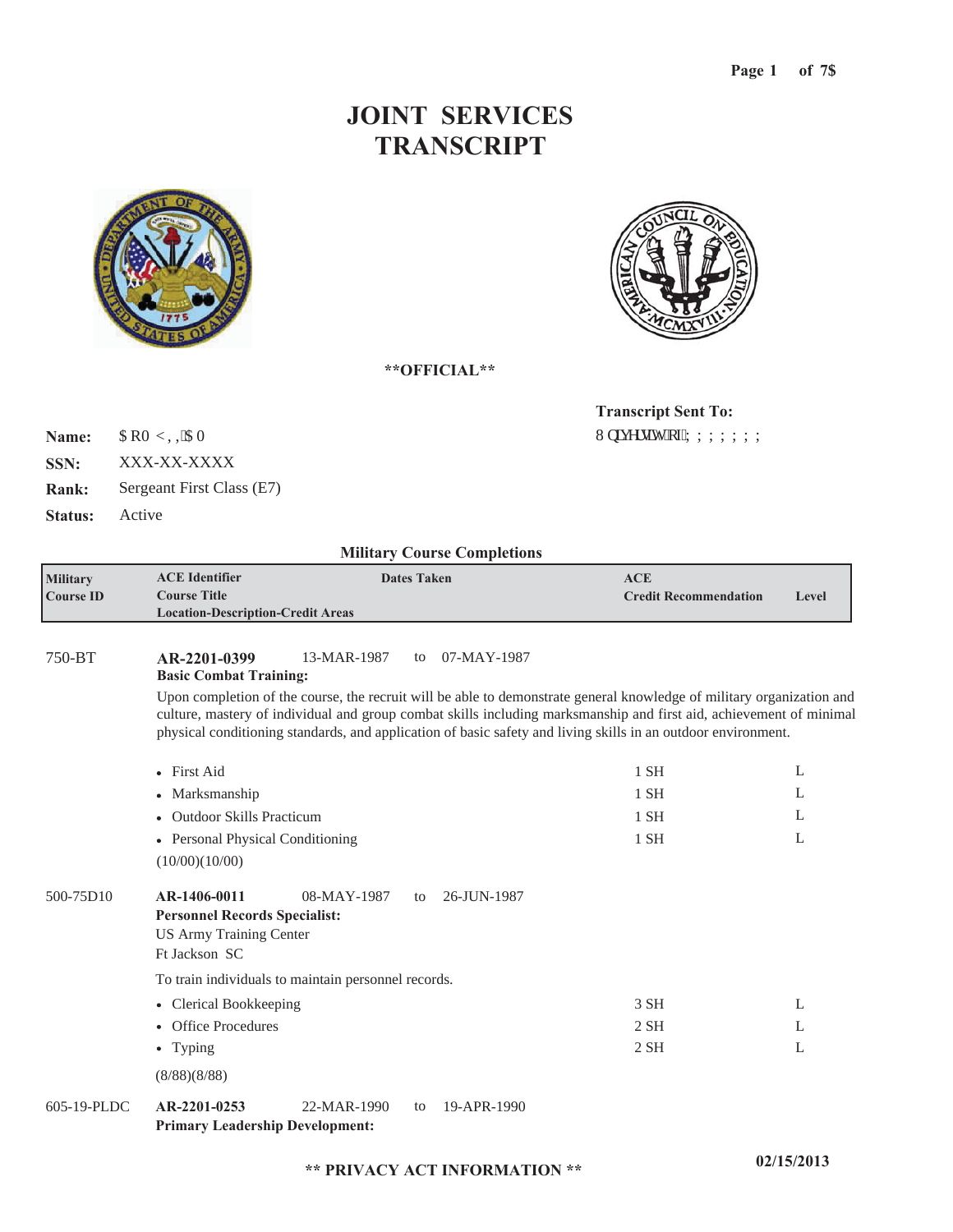|           | Drill Sgt School<br>Ft Dix NJ                                                                                                                                                                                                                                                                                                           |        |              |  |  |  |  |
|-----------|-----------------------------------------------------------------------------------------------------------------------------------------------------------------------------------------------------------------------------------------------------------------------------------------------------------------------------------------|--------|--------------|--|--|--|--|
|           | Upon completion of the course, the student will be able to perform all basic tasks related to noncommissioned officer<br>leadership responsibilities.                                                                                                                                                                                   |        |              |  |  |  |  |
|           | • Military Science<br>$2$ SH                                                                                                                                                                                                                                                                                                            |        |              |  |  |  |  |
|           | • Principles Of Supervision                                                                                                                                                                                                                                                                                                             | $1$ SH | L            |  |  |  |  |
|           | (12/91)(12/91)                                                                                                                                                                                                                                                                                                                          |        |              |  |  |  |  |
| 500-75D30 | AR-1406-0149<br>13-OCT-1992<br>11-DEC-1992<br>to<br>Personnel Records Specialist Basic Noncommissioned Officer (NCO):<br>NCO Academy<br>Ft Benjamin Harrison IN                                                                                                                                                                         |        |              |  |  |  |  |
|           | Upon completion of the course, the student will be able to supervise and maintain personnel files and<br>correspondence; process orders; operate computer equipment in order to edit, create directories, compose, and<br>format personnel correspondence; and evaluate personnel reports (files) and make appropriate recommendations. |        |              |  |  |  |  |
|           | • Human Resource Management                                                                                                                                                                                                                                                                                                             | 3 SH   | U            |  |  |  |  |
|           | (12/91)(12/91)                                                                                                                                                                                                                                                                                                                          |        |              |  |  |  |  |
|           | 600-ANCOC Ph 1 AR-1404-0035<br>12-FEB-2001<br>28-FEB-2001<br>to<br>Advanced Noncommissioned Officer (NCO) Common Core:<br>NCO Academy (SSC)<br>Ft Jackson SC                                                                                                                                                                            |        |              |  |  |  |  |
|           | Upon completion of the course the student will be able to provide mid-level supervision and leadership at the<br>operational level to platoon size units.                                                                                                                                                                               |        |              |  |  |  |  |
|           | • Fundamentals Of Communication                                                                                                                                                                                                                                                                                                         | 1 SH   | L            |  |  |  |  |
|           | • Introduction To Personnel Management                                                                                                                                                                                                                                                                                                  | $1$ SH | L            |  |  |  |  |
|           | • Military Science                                                                                                                                                                                                                                                                                                                      | $2$ SH | $\mathbf{L}$ |  |  |  |  |
|           | (7/02)(7/02)                                                                                                                                                                                                                                                                                                                            |        |              |  |  |  |  |
|           | <b>Military Experience</b>                                                                                                                                                                                                                                                                                                              |        |              |  |  |  |  |

| <b>Occupation ID</b> | <b>ACE Identifier</b>           | <b>Dates Held</b> | ACE                          |       |
|----------------------|---------------------------------|-------------------|------------------------------|-------|
|                      | <b>Title</b>                    |                   | <b>Credit Recommendation</b> | Level |
|                      | <b>Description-Credit Areas</b> |                   |                              |       |
|                      |                                 |                   |                              |       |

#### **MOS-75D-004** 75D10 01-MAR-1996

### **Personnel Records Specialist:**

Prepares and maintains personnel records or supervises records preparation and maintenance. Prepares correspondence forms and records using word processing software; maintains files; prepares and verifies a variety of personnel records; and provides computer data input.

Credit may be granted on the basis of an individualized assessment of the student 0 SH L

(3/94)(4/94)

#### **MOS-75Z-004** 75Z40 01-MAR-1996

### **Personnel Sergeant:**

Supervises the operation of a personnel office, including personnel administration, personnel management, personnel records, and information systems. Supervises performance of legal, reenlistment, and administrative matters as well as personnel actions; reviews, consolidates, and drafts reports and surveys; researches specific policies and procedures related to officer and enlisted personnel administration; reviews data prepared for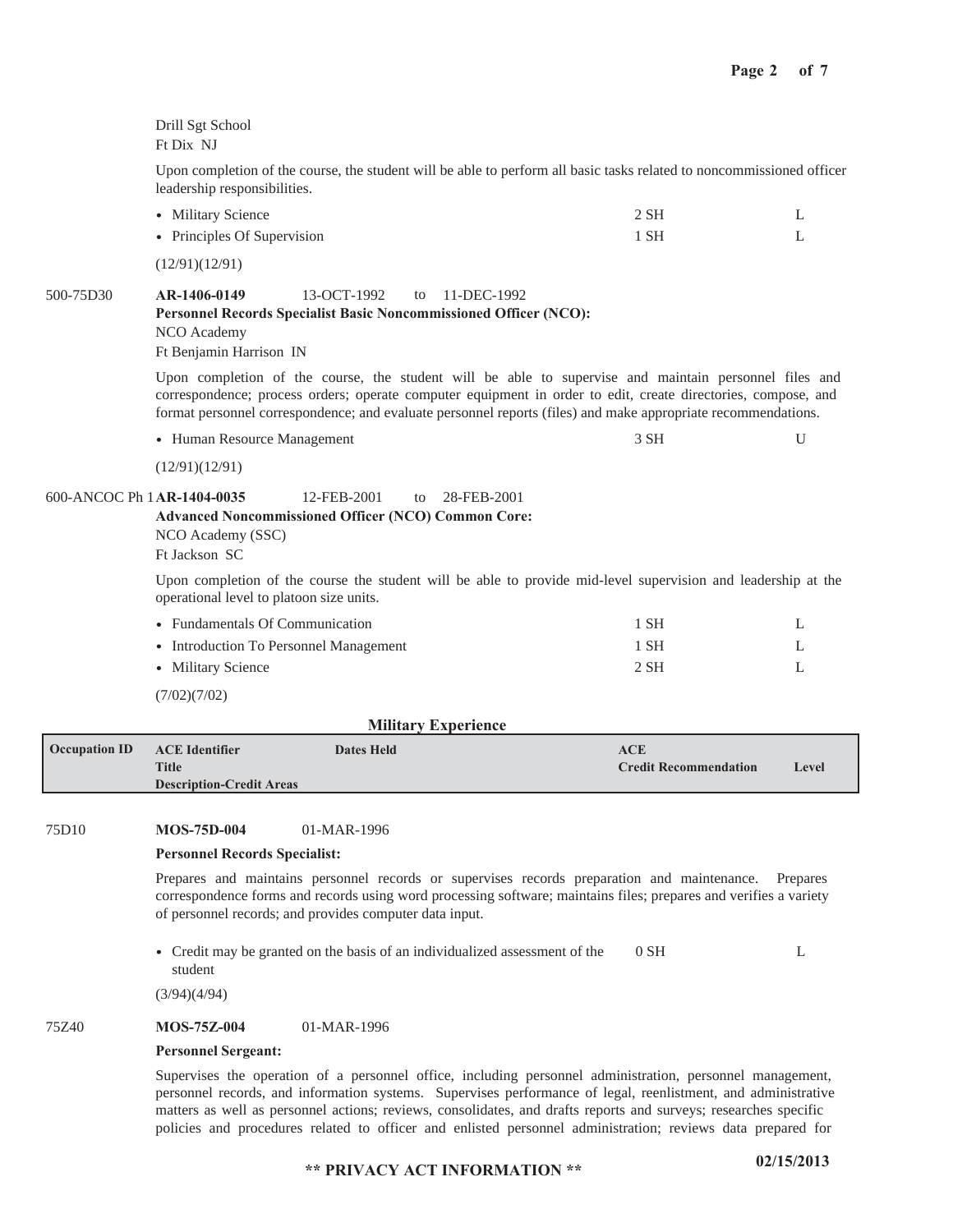computer input and reconciles output; as a mid-level manager, advises superiors on personnel administrative activities; supervises up to 18 persons in a segment of a large personnel office or in a small or medium-sized personnel office. NOTE: May have progressed to 75Z40 from 75B30 (Personnel Administration Specialist), 75C30 (Personnel Management Specialist), 75D30 (Personnel Records Specialist), 75E30 (Personnel Actions Specialist), or 75F30 (Information System Management Specialist).

| • Computer Applications          | 3 SH |   |
|----------------------------------|------|---|
| • Field Experience In Management | 3 SH |   |
| • Human Relations                | 3 SH |   |
| • Office Management              | 3 SH |   |
| • Records Management             | 3 SH |   |
| • Human Resources Management     | 3 SH | U |
| • Management Problem Solving     | 3 SH |   |
|                                  |      |   |

(3/94)(4/94)

#### 75H30 **MOS-75H-001** 01-APR-2001

### **Personnel Services Specialist:**

Participates in occupational classification and management of manpower resources; supervises personnel management of manpower resources or supervises personnel management activities including maintaining personnel records and processing personnel actions service members and their family members. Prepares reports on strength levels and status of personnel; evaluates personnel qualifications for special assignments; prepares and processes requests for transfer or reassignment; processes classification/reclassification actions; prepares orders and requests for orders; prepares and maintains officer and enlisted personnel records; prepares and reviews personnel casualty documents; monitors suspense actions; initiates, monitors, and processes personnel evaluations; transfers records; processes soldiers for separation and retirement; processes and executes personnel service center level procedures and actions; processes applications for officer candidate school, warrant officer flight training, and other training; processes recommendations for awards and decorations; processes bars to reenlistment and suspension of favorable personnel actions; initiates applications for passports and visas; monitors appointment of line of duty, survivor assistance, and summary court officers; processes line of duty investigations; prepares letters of sympathy to next of kin; types correspondence and forms in draft and final copy; posts changes to Army regulations and other publications; prepares and maintains files on an automated data processing system; applies knowledge of provisions and limitations of Freedom of Information and Privacy acts. Provides technical guidance and training to subordinates. Supervises specific personnel functions in a small personnel office, battalion, and personnel services support activity; advises commanders on soldiers and personnel readiness and strength levels of supported reporting units; reviews consolidated reports, statistics, applications, and prepares recommendations for personnel actions to higher headquarters; reviews and prepares reports and data on strength (gains and losses) of personnel and makes duty assignments of enlisted personnel; reviews cyclic and other reports to assess systems performance; maintains liaison with servicing data processing facility and field managers of interfaced systems.

| • Business Communications               | 3 SH   |   |
|-----------------------------------------|--------|---|
| • Clerical Procedure                    | $2$ SH |   |
| • Office Administration                 | $2$ SH |   |
| • Personnel Supervision                 | 3 SH   |   |
| • Record Keeping                        | 3 SH   |   |
| • Word Processing/Computer Applications | 3 SH   |   |
| • Human Resources Management            | 3 SH   | U |
| • Management Problems                   | 3 SH   | U |
|                                         |        |   |

(6/97)(6/97)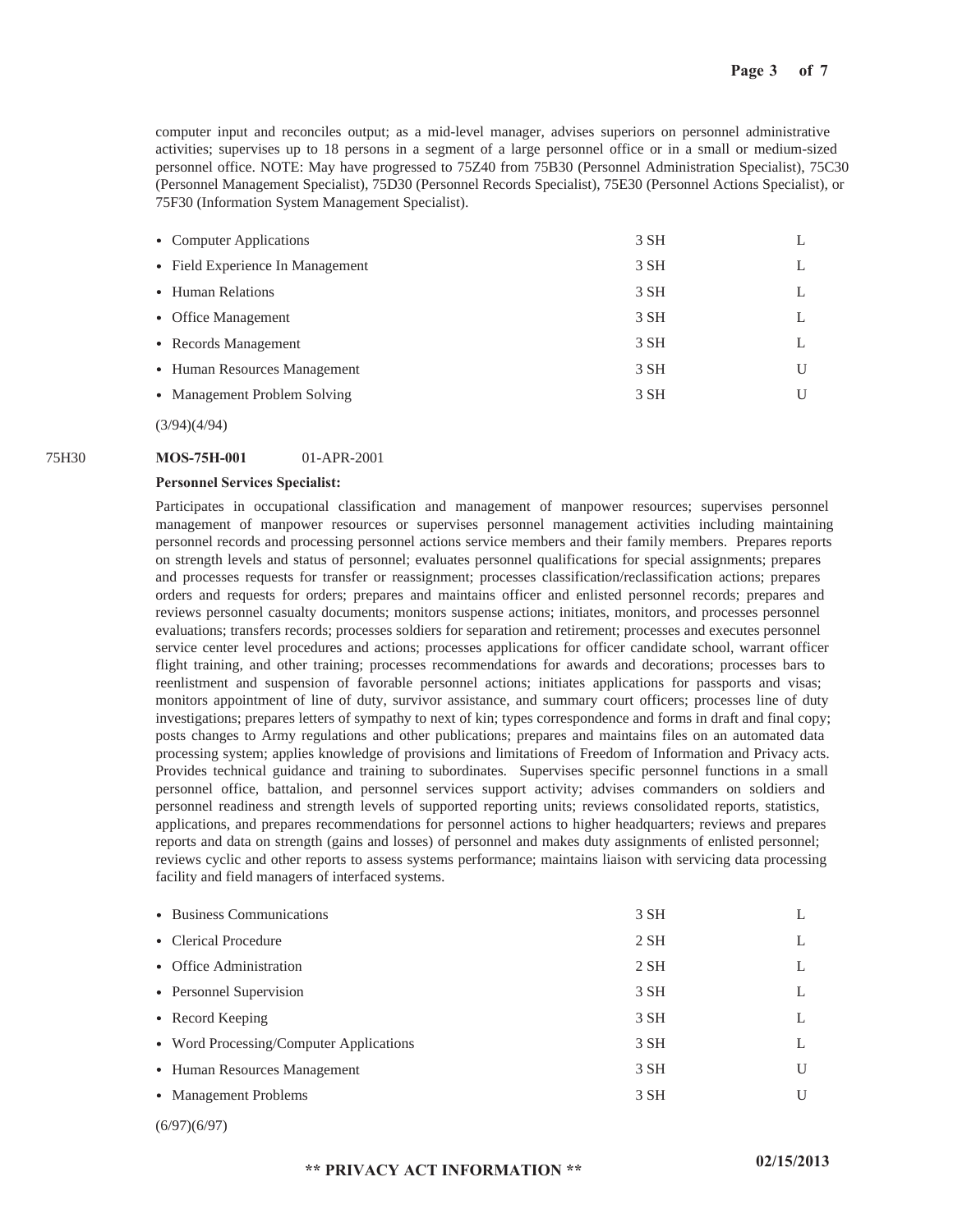#### **MOS-75H-001** 75H40 01-SEP-2003

### **Personnel Services Specialist:**

Participates in occupational classification and management of manpower resources; supervises personnel management of manpower resources or supervises personnel management activities including maintaining personnel records and processing personnel actions service members and their family members. Prepares reports on strength levels and status of personnel; evaluates personnel qualifications for special assignments; prepares and processes requests for transfer or reassignment; processes classification/reclassification actions; prepares orders and requests for orders; prepares and maintains officer and enlisted personnel records; prepares and reviews personnel casualty documents; monitors suspense actions; initiates, monitors, and processes personnel evaluations; transfers records; processes soldiers for separation and retirement; processes and executes personnel service center level procedures and actions; processes applications for officer candidate school, warrant officer flight training, and other training; processes recommendations for awards and decorations; processes bars to reenlistment and suspension of favorable personnel actions; initiates applications for passports and visas; monitors appointment of line of duty, survivor assistance, and summary court officers; processes line of duty investigations; prepares letters of sympathy to next of kin; types correspondence and forms in draft and final copy; posts changes to Army regulations and other publications; prepares and maintains files on an automated data processing system; applies knowledge of provisions and limitations of Freedom of Information and Privacy acts. Provides technical guidance and training to subordinates. Supervises specific personnel functions in a small personnel office, battalion, and personnel services support activity; advises commanders on soldiers and personnel readiness and strength levels of supported reporting units; reviews consolidated reports, statistics, applications, and prepares recommendations for personnel actions to higher headquarters; reviews and prepares reports and data on strength (gains and losses) of personnel and makes duty assignments of enlisted personnel; reviews cyclic and other reports to assess systems performance; maintains liaison with servicing data processing facility and field managers of interfaced systems. Supervises small personnel office, specific personnel functions, battalion and personnel services; supervises quality assurance procedures; advises commander, adjutant, and other staff members on personnel administration activities.

| • Business Communications               | 3 SH | L |
|-----------------------------------------|------|---|
| • Clerical Procedure                    | 3 SH | L |
| • Office Administration                 | 3 SH | L |
| • Personnel Management                  | 3 SH |   |
| • Personnel Supervision                 | 3 SH | L |
| • Record Keeping                        | 3 SH |   |
| • Word Processing/Computer Applications | 3 SH | L |
| • Field Experience in Management        | 3 SH | U |
| • Human Resources Management            | 3 SH | U |
| • Management Problems                   | 3 SH | U |
|                                         |      |   |

(6/97)(6/97)

#### **MOS-42A-001** 42A40 02-OCT-2003

### **Human Resources Specialist:**

Participates in occupational classification and management of human resources; supervises activities including maintaining personnel records and processing personnel actions for service members and their families. Prepares reports on staffing levels and status of personnel; evaluates personnel qualifications for special assignments; prepares and processes requests for transfer or reassignment; processes classification/reclassification actions; prepares orders and requests for orders; prepares and maintains officer and enlisted personnel records; prepares and reviews personnel casualty documents; monitors suspense actions; initiates, monitors, and processes personnel evaluations; transfers records; processes soldiers for separation and retirement; processes and executes personnel service center level procedures and actions; processes applications for officer candidate school, warrant officer flight training, and other training; processes recommendations for awards and decorations; processes bars to reenlistment and suspension of favorable personnel actions; initiates applications for passports and visas; monitors appointment of line of duty, survivor assistance, and summary court officers; processes line of duty investigations; processes deployment forms; prepares letters of sympathy to next of kin; types correspondence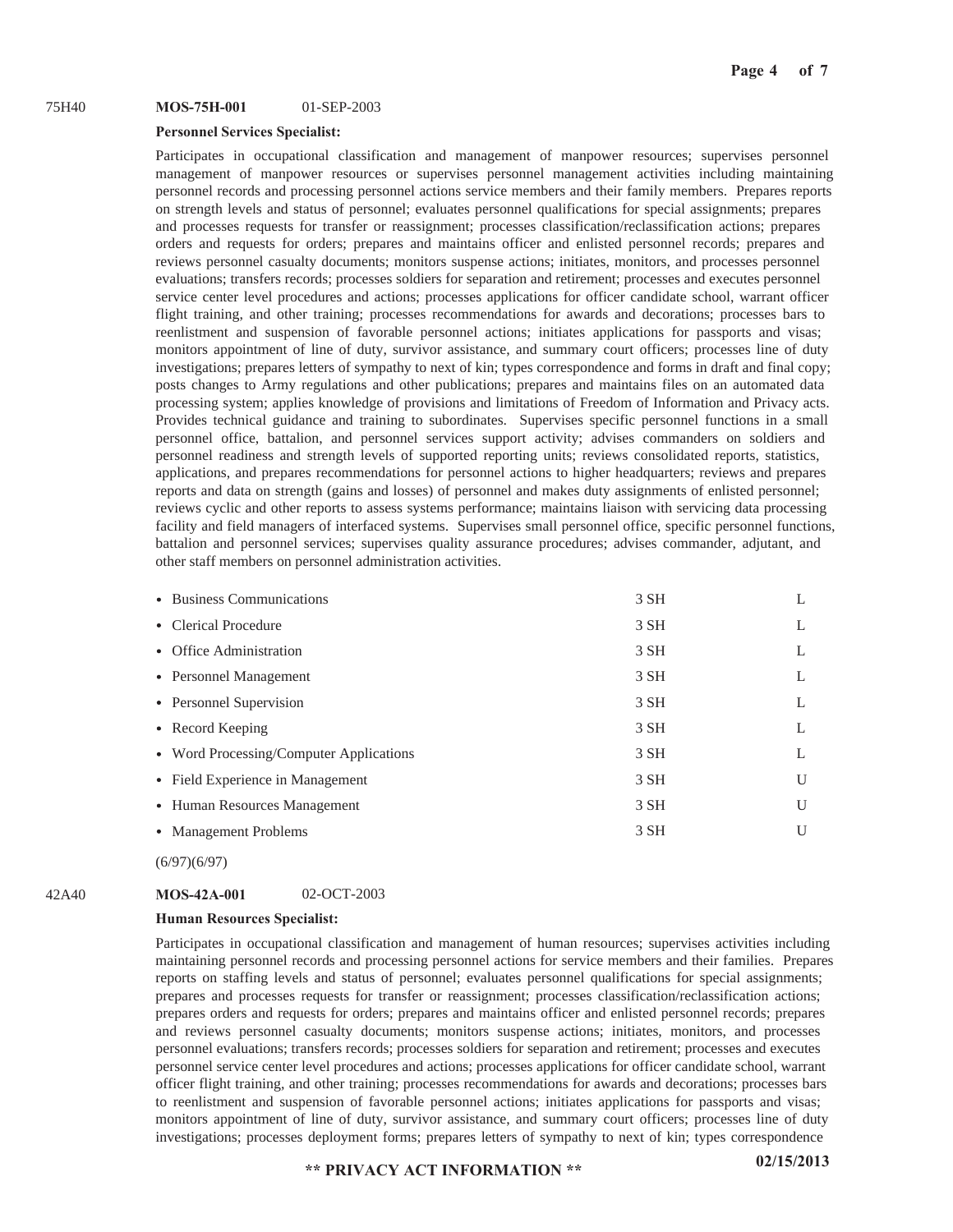and forms in draft and final copy; posts changes to Army regulations and other publications; prepares and maintains files on an automated data processing system; applies knowledge of provisions and limitations of Freedom of Information and Privacy acts. Provides technical guidance and training to subordinates. Supervises specific personnel functions in a small human resource office, battalion, and human resource services support activity; advises commanders on soldiers and personnel readiness and strength levels of supported reporting units; reviews consolidated reports, statistics, applications, and prepares recommendations for personnel actions to higher headquarters; reviews and prepares reports and data on staffing levels of personnel and makes duty assignments of enlisted personnel; reviews cyclic and other reports to assess systems performance; maintains liaison with servicing data processing facility and field managers of interfaced systems. Supervises quality assurance procedures; advises commander, adjutant, and other staff members on human resource administration activities.

| • Business Communications                  | 3 SH |  |
|--------------------------------------------|------|--|
| • Office Administration                    | 7 SH |  |
| • Word Processing or Computer Applications | 3 SH |  |
| • Field Experience In Management           | 3 SH |  |
| • Human Resources Management               | 3 SH |  |
| • Management                               | 3 SH |  |
|                                            |      |  |

(9/04)(9/04)

*NONE ASSIGNED -- Occupation not evaluated by ACE or not evaluated during the time frame held by service member.*

### **College Level Test Scores**

### **College Level Examination Program (CLEP) & DANTES Subject Standardized Tests (DSST)**

| Date Taken                        | Title                    | Recmd<br><b>Hrs</b> |    | Required Student's Sub Sub<br>by ACE Score Score1 Score2 Score |  |  | Verbal |
|-----------------------------------|--------------------------|---------------------|----|----------------------------------------------------------------|--|--|--------|
| 21-AUG-2006                       | Introduction to Business | 3                   | 46 | 46                                                             |  |  |        |
| <b>Other Learning Experiences</b> |                          |                     |    |                                                                |  |  |        |

This section provides a record of the service member's learning experiences that do not have credit recommended for one or more of the following reasons:

(1) Course has not been evaluated by ACE.

(2) Class attendance dates were not recorded in the service member's record.

(3) Course was not completed during the ACE evaluation period.

(4) Course was not evaluated by ACE at this specific location.

| <b>Course ID</b>               | Date Taken  | Title                              | Location                                 | <b>Reason</b> |
|--------------------------------|-------------|------------------------------------|------------------------------------------|---------------|
| 531-F7 (75D/E)                 | 11-JUL-1987 | Sidpers Computer Term Operations   | US Army Training Center Ft<br>Jackson SC |               |
| $600$ -ANCOC $(F)$ Ph 1        | 28-FEB-2001 | Amedd Nco Advanced (Ncoes)         | NCO Academy (SSC) Ft<br>Jackson SC       |               |
| 500-75H40 Ph 2<br>AR-1408-0287 | 06-APR-2001 | Senior Personnel Services Sergeant | NCO Academy (SSC) Ft<br>Jackson SC       |               |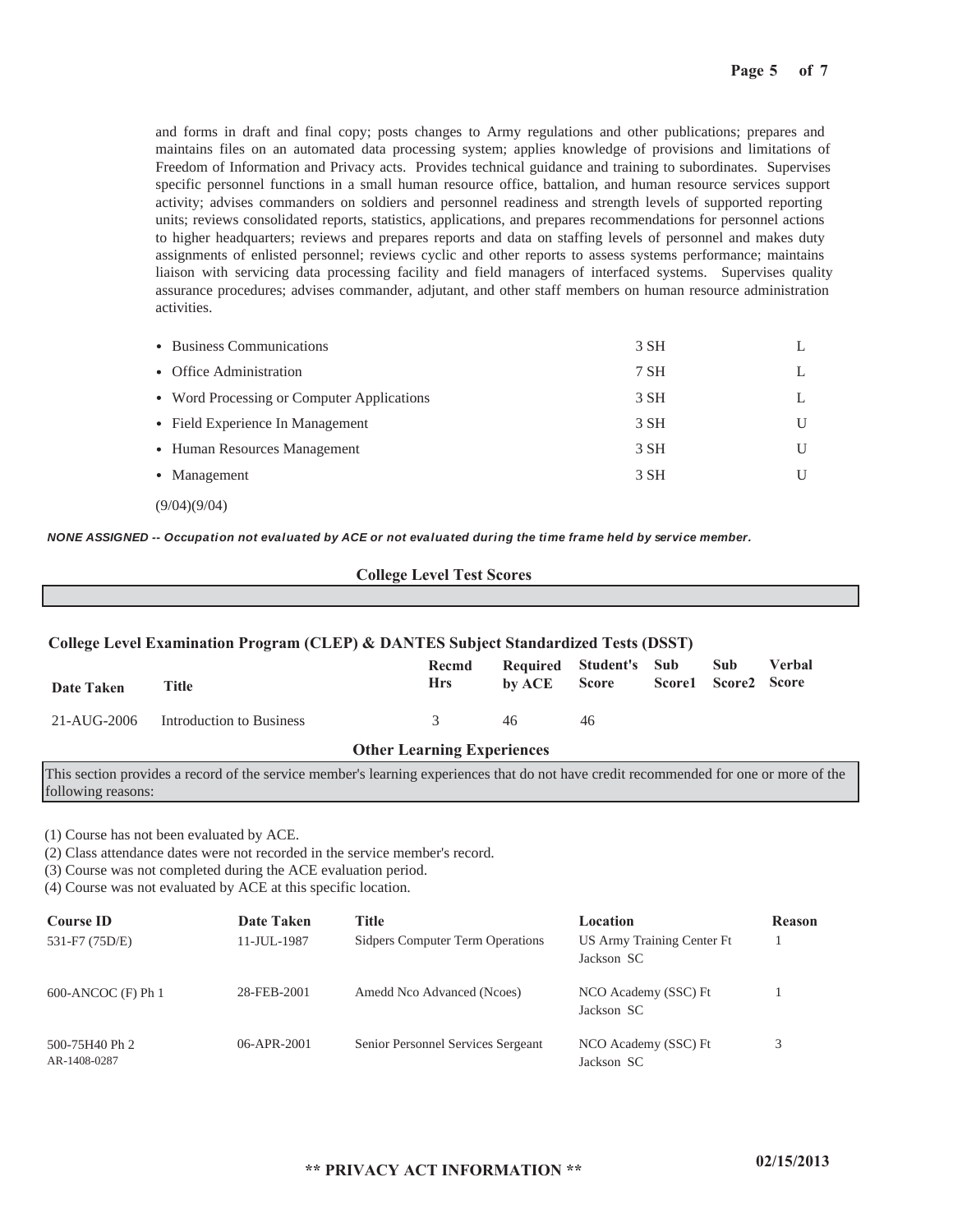### **END OF TRANSCRIPT**

### **\*NOTICE TO ALL TRANSCRIPT REVIEWERS: FOR FULL EXPLANATIONS OF ALL ITEMS FLAGGED ON THIS TRANSCRIPT, PLEASE REFER TO LEGEND FOLLOWING LAST PAGE OF TRANSCRIPT.**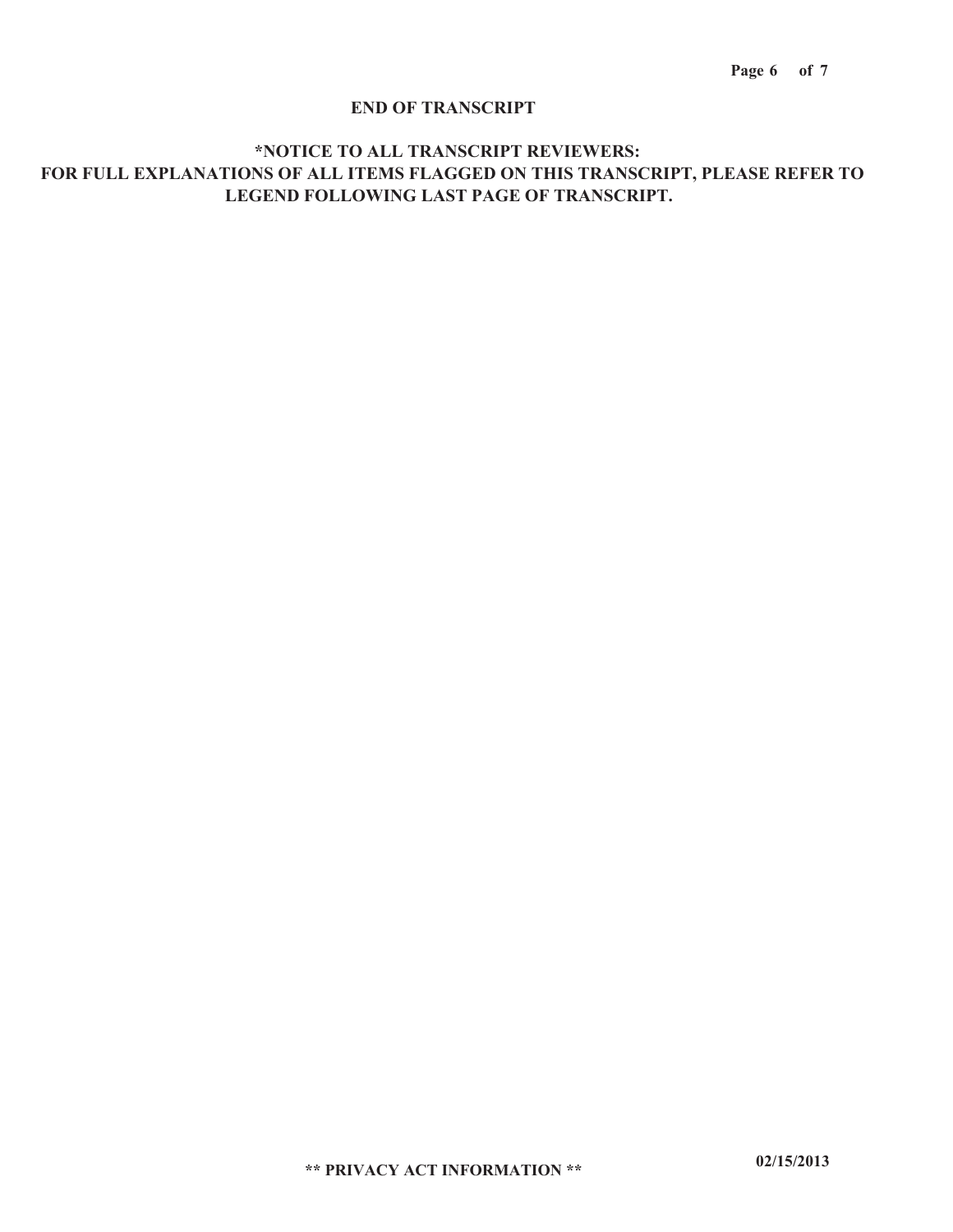### **JST Official Transcript Explanation**

 **The American Council on Education (ACE) is the nation's unifying voice for higher education. ACE serves as a consensus leader on key higher education issues and seeks to influence public policy through advocacy, research, and program initiatives. ACE's Military Programs evaluates formal service courses and occupations approved by a central authority, employing the services of teams of subject-matter specialists from colleges and universities (professors, deans, and other academicians) that, through the discussion and the application of evaluation procedures and guidelines, reach consensus on content, description, and amount of credit to be recommended for selected courses and occupations. For comprehensive information on the ACE Military Evaluation process, consult the Course and Occupation Evaluation Systems, described in the online Guide to the Evaluation of Educational Experiences in the Armed Services at: http://www.militaryguides.acenet.edu/AboutCrsEval.htm).** 

 **ACE, the American Association of Collegiate Registrars and Admissions Officers (AACRAO), and the Council for Higher Education Accreditation have developed a set of guidelines contained in the Joint Statement on the Transfer and Award of Credit (http://www.militaryguides.acenet.edu/JointStatement/htm) that are intended to serve as a guide for institutions developing or reviewing policies** 

**dealing with transfer, acceptance and award of credit for courses and occupations completed in a variety of institutional and extrainstitutional settings, including the military. More information on guidelines for awarding credit for courses and occupations appearing on JST transcripts is contained in The AACRAO 2003 Academic Record and Transcript Guide.**

 **Servicemembers may request copies of JST transcripts directly from the Operation Centers at https://smart.navy.mil or by calling 877-838-1659. ACE does not issue these transcripts or make any adjustments to missing or incorrect information contained in them. Servicemembers must contact the respective Operations Centers for adjustments or corrections to the transcripts. Colleges and universities may also receive web-based official copies of these documents by contacting the JST Operations Center at SFLY\_SMART@navy.mil.**

### **Understanding JST Transcripts**

**The full exhibit and description for courses and occupations listed on JST transcripts can be found in the Guide to the Evaluation of Educational Experiences in the Armed Services which is available only online at: (http://www.militaryguides.acenet.edu) and updated on a daily basis as new courses and occupations are evaluated for recommended credit.**

**Key to transcript terms:** 

**Military Course ID - This is the number the military service has assigned for this particular course.**

**SH - Semester hours.**

**ACE Identifier - The number ACE assigns a particular course. Courses are identified by a 2-letter prefix that designates the military service (NV-Navy, MC- Marine Corps, CG-Coast Guard, DD-Department of Defense, AF-Air Force), followed by a unique eight-digit course identifier.** 

**ACE Credit Recommendation is listed in semester hours, in the following categories:** 

**V = Vocational; L = Lower level (freshman or sophomore level); U = Upper level (Junior or Senior Level); G = Graduate level.** 

**Dates Taken/Dates Held - Courses and occupations will normally have a start and end date that will show the time period the course was completed or the occupation was held.**

**Location - Valid location(s) where the course was completed.**

**Occupational Codes:**

**Navy Rates and Ratings:**

 **NER - Navy enlisted rates are occupation identifications assigned to personnel at paygrades E-1 to E-9. Each general rate involves the performance of entry-level tasks and leads to one or more ratings. Career patterns from recruit to master chief petty officer are identified by 4 to 5-digit codes.** 

 **NEC - The NEC Structure supplements the Enlisted Rating Structure by identifying skills requiring more specific identification than that provided by general rates and ratings and that are not rating-wide requirements. Selected NECS have been evaluated by ACE to date.** 

 **LDO, NWO - Limited Duty Officer, Navy Warrant Officer - Technical officer specialists who perform duties that are technically oriented, with skills acquired through experience and training that are limited in scope to other officer categories. These specialties are normally identified by 4 digits, each successively providing more precise identification of the individual holder.** 

**Marine Corps:** 

 **MCE - an MOS has 4 digits and a descriptive title; the first 2 digits normally describe the occupational field and the last 2 digits identify the promotional level and specialty within the occupation.** 

**Coast Guard:**

 **CGR - Enlisted rating structure used for classified enlisted personnel and qualifications, with career levels from recruit to master chief petty officer.**

 **CGW - Coast Guard Warrant Officers are technical officer specialists who perform duties that are technically oriented and acquired through experience and training that is limited in scope and relation to other officer categories.** 

**PNA -Passed, not advanced. This designation indicates a successful completion of service exams that qualify the servicemember for promotion to the next level in a given occupation, pending available openings at this occupation level.** 

**Pending evaluation - This status designates a course or occupation that ACE may be in the process of evaluating or re-evaluating for the appropriate credit recommendation pending completion of the evaluation. For more information, contact ACE's Military Evaluations Department at mileval@ace.nche.edu. MATMEP - Maintenance Training Management and Evaluation Program, a standardized, documentable, level-progressive, technical skills management and evaluation program for enlisted aviation technical maintenance training. The Summary sheet submitted by the servicemember lists the current level of training completed and should be used by the evaluator to verify the attained level in awarding credit. DANTES - The Defense Activity for Non-Traditional Education Support maintains the educational records of the servicemembers who have completed DANTES subject Standardized Tests (DSSTs), CLEP examinations, and GED tests. For examinations administered at military installations, results of these tests may appear on JST transcripts for consideration in the award of the recommended credit. However, individual colleges and universities may reserve the right to request official scores directly from ETS or DANTES, to confirm completion of these exams and the credits recommended. COLLEGE LEVEL EXAMINATION PROGRAM (CLEP) - The College-Level Examination Program or CLEP provides students of any age with the opportunity to demonstrate college-level achievement through a program of exams in undergraduate college courses. There are 2,900 colleges that grant credit and/or advanced standing for CLEP exams.**

**Other Learning Experiences & Non-Credit Courses: See Other Learning Experiences section of transcript for detailed information.**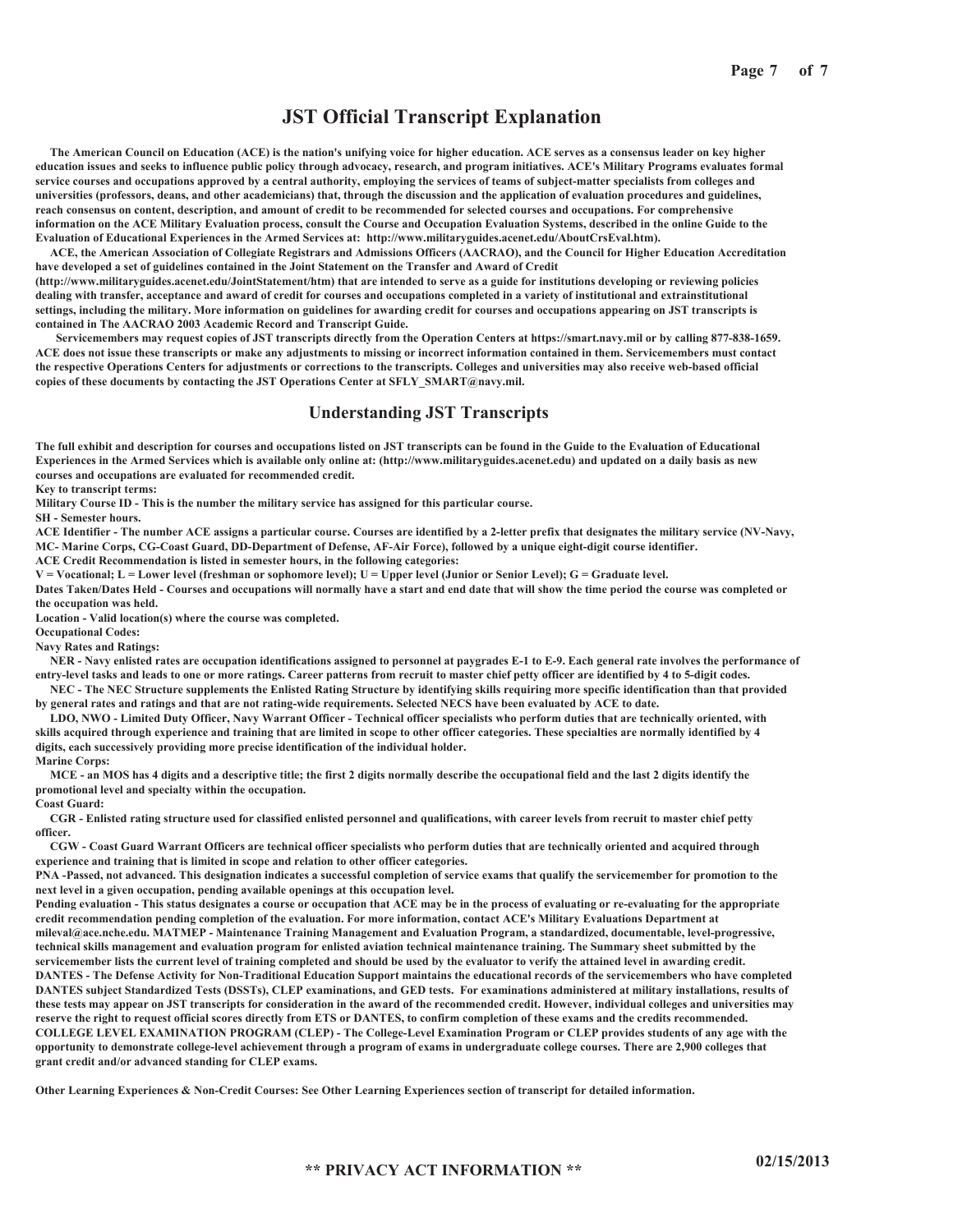

# **SUMMARY**

| Name:<br>ARO [ .'I'CO """""         |                                         |                                                                                                | SSN:<br>XXX-XX-XXXX                                                                  |             |                                                   |                  |                                                                            |
|-------------------------------------|-----------------------------------------|------------------------------------------------------------------------------------------------|--------------------------------------------------------------------------------------|-------------|---------------------------------------------------|------------------|----------------------------------------------------------------------------|
| <b>ACE Exhibit</b><br><b>Number</b> | <b>Military Course</b><br><b>Number</b> | Title / Subject                                                                                |                                                                                      | Date        | Credit Level                                      |                  | <b>SOC</b><br><b>Category Code</b>                                         |
| AR-2201-0399                        | 750-BT                                  | <b>Basic Combat Training</b>                                                                   |                                                                                      | 07-MAY-1987 |                                                   |                  |                                                                            |
|                                     |                                         | First Aid<br>Marksmanship<br><b>Outdoor Skills Practicum</b><br>Personal Physical Conditioning |                                                                                      |             | 1<br>$\mathbf{1}$<br>$\mathbf{1}$<br>$\mathbf{1}$ | L<br>L<br>L<br>L | Health/Fitn/Wellness<br>CJ207A<br>Physical Education<br>Physical Education |
| AR-1406-0011                        | 500-75D10                               | Personnel Records Specialist                                                                   |                                                                                      | 26-JUN-1987 |                                                   |                  |                                                                            |
|                                     |                                         | Clerical Bookkeeping<br><b>Office Procedures</b><br>Typing                                     |                                                                                      |             | 3<br>$\overline{2}$<br>$\overline{2}$             | L<br>L<br>L      | AC401A<br>OF011A<br>OF010A                                                 |
| AR-2201-0253                        | 605-19-PLDC                             | Primary Leadership Development                                                                 |                                                                                      | 19-APR-1990 |                                                   |                  |                                                                            |
|                                     |                                         |                                                                                                | Military Science<br>Principles Of Supervision                                        |             | $\overline{\mathbf{c}}$<br>1                      | L<br>L           | Military Science<br>MG102A/MG102B                                          |
| AR-1403-0014                        | 500-75D30                               | Personnel Service Center Basic<br>Noncommissioned Officer (NCO)                                |                                                                                      | 11-DEC-1992 |                                                   |                  |                                                                            |
|                                     |                                         | Filing And Records Control<br>Office Administration                                            |                                                                                      |             | 1<br>3                                            | L<br>L           | OF002A                                                                     |
| AR-1406-0149                        | 500-75D30                               | Noncommissioned Officer (NCO)                                                                  | Personnel Records Specialist Basic                                                   | 11-DEC-1992 |                                                   |                  |                                                                            |
|                                     |                                         | Human Resource Management                                                                      |                                                                                      |             | 3                                                 | $\mathbf U$      | MG201A/MG201B                                                              |
| AR-1404-0035                        | 600-ANCOC Ph 1                          | Common Core                                                                                    | Advanced Noncommissioned Officer (NCO)                                               | 28-FEB-2001 |                                                   |                  |                                                                            |
|                                     |                                         | Fundamentals Of Communication<br>Introduction To Personnel Management<br>Military Science      |                                                                                      |             | $\mathbf{1}$<br>$\mathbf{1}$<br>$\mathfrak{2}$    | $\mathbf L$<br>L | MG102A/MG102B<br>Military Science                                          |
| MOS-75D-004                         | 75D10                                   | Personnel Records Specialist                                                                   |                                                                                      | 01-MAR-1996 |                                                   |                  |                                                                            |
|                                     |                                         |                                                                                                | Credit may be granted on the basis of an<br>individualized assessment of the student |             | $\mathbf{0}$                                      | L                |                                                                            |
|                                     |                                         |                                                                                                |                                                                                      |             |                                                   |                  |                                                                            |

**Level: V=Vocational Certificate L=Lower Division Baccalaureate/Associate Degree U=Upper Division Baccalaureate G=Graduate This transcript represents credits RECOMMENDED by the American Council On Education (ACE) and is provided for your information and academic advisement, but is not an official component of the SMART transcript.**